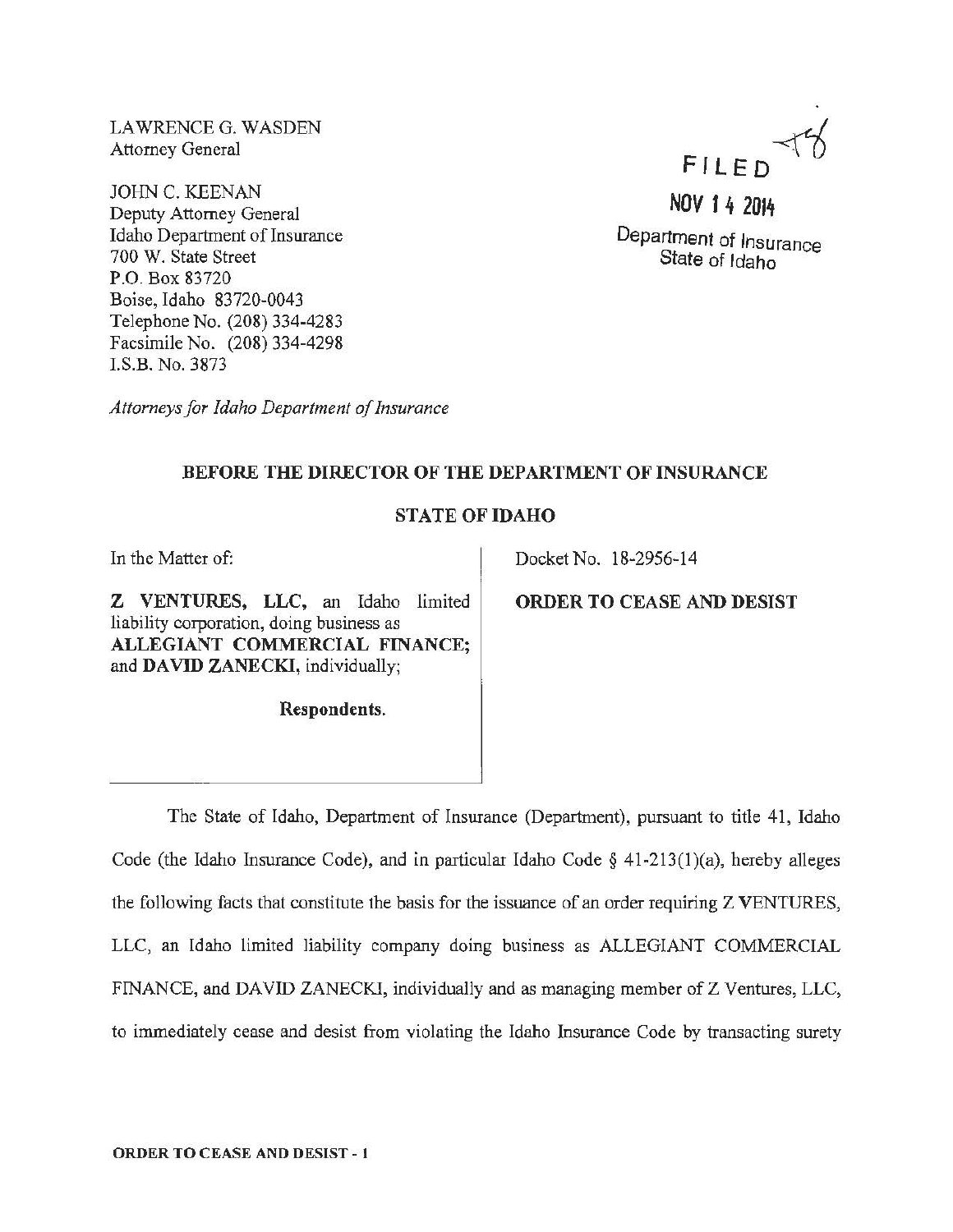insurance in the state of Idaho without maintaining a certificate of authority as required by Idaho law.

The above-named Respondents have not in the past and presently do not carry a certificate of authority as granted under title 41, Idaho Code, to transact the line of surety insurance in this state.

### FINDINGS OF FACT

1. That, on December 12, 2013, David Zanecki, acting on behalf of Allegiant Commercial Finance issued a letter of intent confirming that Allegiant Commercial Finance would be issuing a performance bond for the total sum of \$62,000.00 on behalf of Total Maintenance Solutions for a project with the City of Meridian in conjunction with Beniton Construction as general contractor.

2. That, on or about March 1, 2014, David Zanecki, on behalf of Allegiant Commercial Finance, as surety, executed a Performance Bond with Total Maintenance Solutions, LLC, of Garden City, Idaho, as principal, and City of Meridian, an Idaho municipal corporation, as owner, in the total bond amount \$62,000.00.

3. That, on or about March 1, 2014, David Zanecki, on behalf of Allegiant Commercial Finance, as surety, executed a Payment Bond with Total Maintenance Solutions, LLC, of Garden City, Idaho, as principal, in the total bond amount of \$62,000.00.

## CONCLUSIONS OF LAW AND VIOLATIONS

4. The allegations set forth in paragraphs 1 through 3 above are fully incorporated herein by this reference.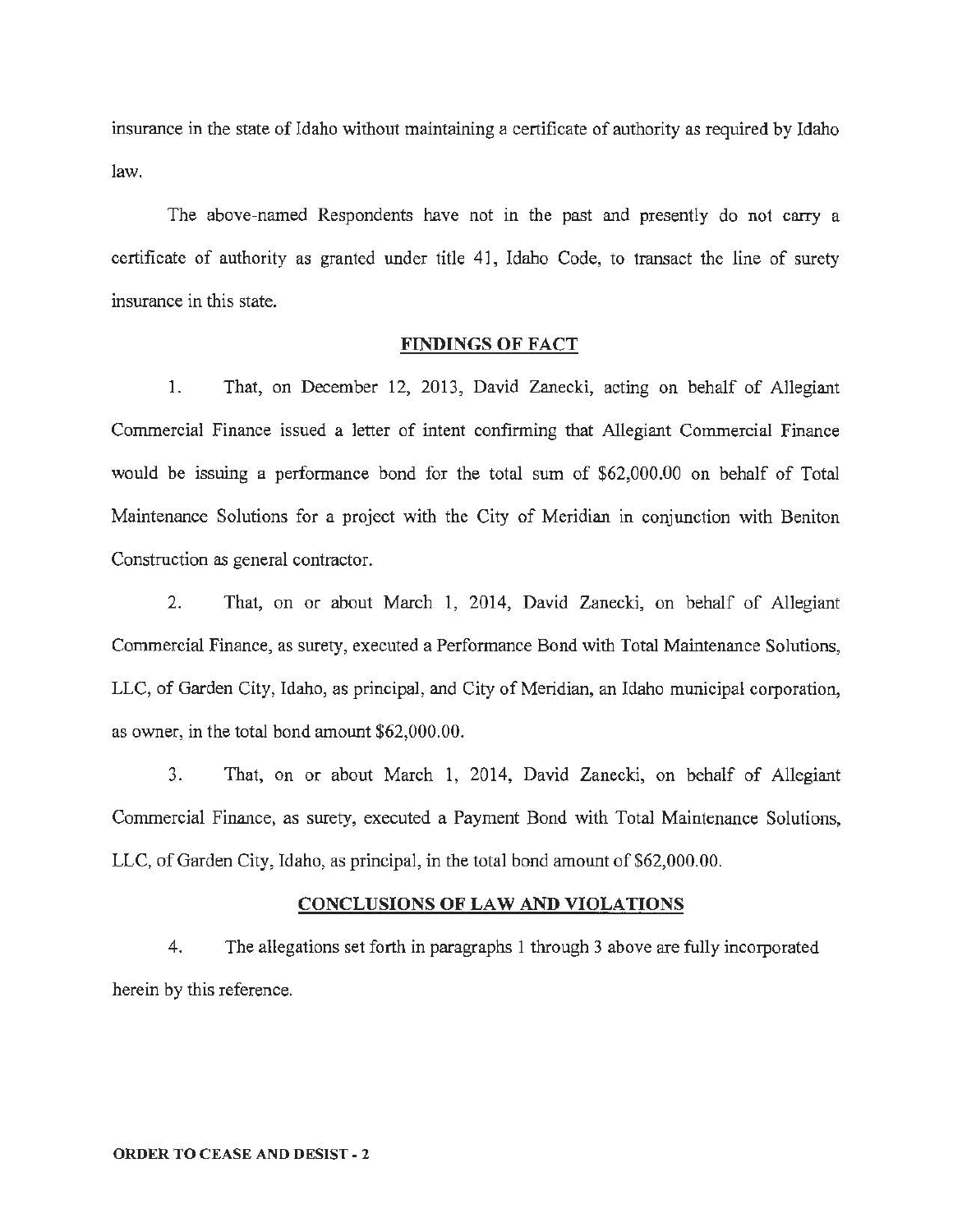5. Idaho Code § 41-305(1) provides that no person shall transact insurance in Idaho, either directly or indirectly, without a "subsisting certificate of authority" issued by the Director of the Idaho Department of Insurance (Director).

6. Idaho Code § 41-112 defines "transacting insurance" to include: (1) solicitation and inducement; (2) preliminary negotiations; (3) effectuation of a contract of insurance; and (4) transaction of matters subsequent to effectuation of a contract of insurance and arising out of it. Such section also provides that "[m]ailing or otherwise delivering any written solicitation to any person in [Idaho] by an insurer or any person acting on behalf of the insurer for fee or compensation" constitutes "transacting insurance" in Idaho.

part: 7. Idaho Code § 41-507 defines the line of surety insurance as follows, in pertinent

41-507. "Surety insurance" defined. "Surety insurance" includes: ... Insurance guaranteeing the performance of contracts, other than insurance policies, and guaranteeing and executing bonds, undertakings, and contracts of suretyship.

8. Based on the foregoing findings of fact and the law of the state of Idaho set forth above, the Director hereby finds that the Respondents have violated the law.

9. Idaho Code § 41-213(1)(a) authorizes the Director to issue an order requiring a person to cease and desist from engaging in any act or practice constituting a violation of the Idaho Insurance Code.

10. Idaho Code § 67-5247 provides that an agency may act through an emergency proceeding in a situation involving an immediate danger to the public health, safety, or welfare requiring immediate agency action.

#### ORDER TO CEASE AND DESIST- 3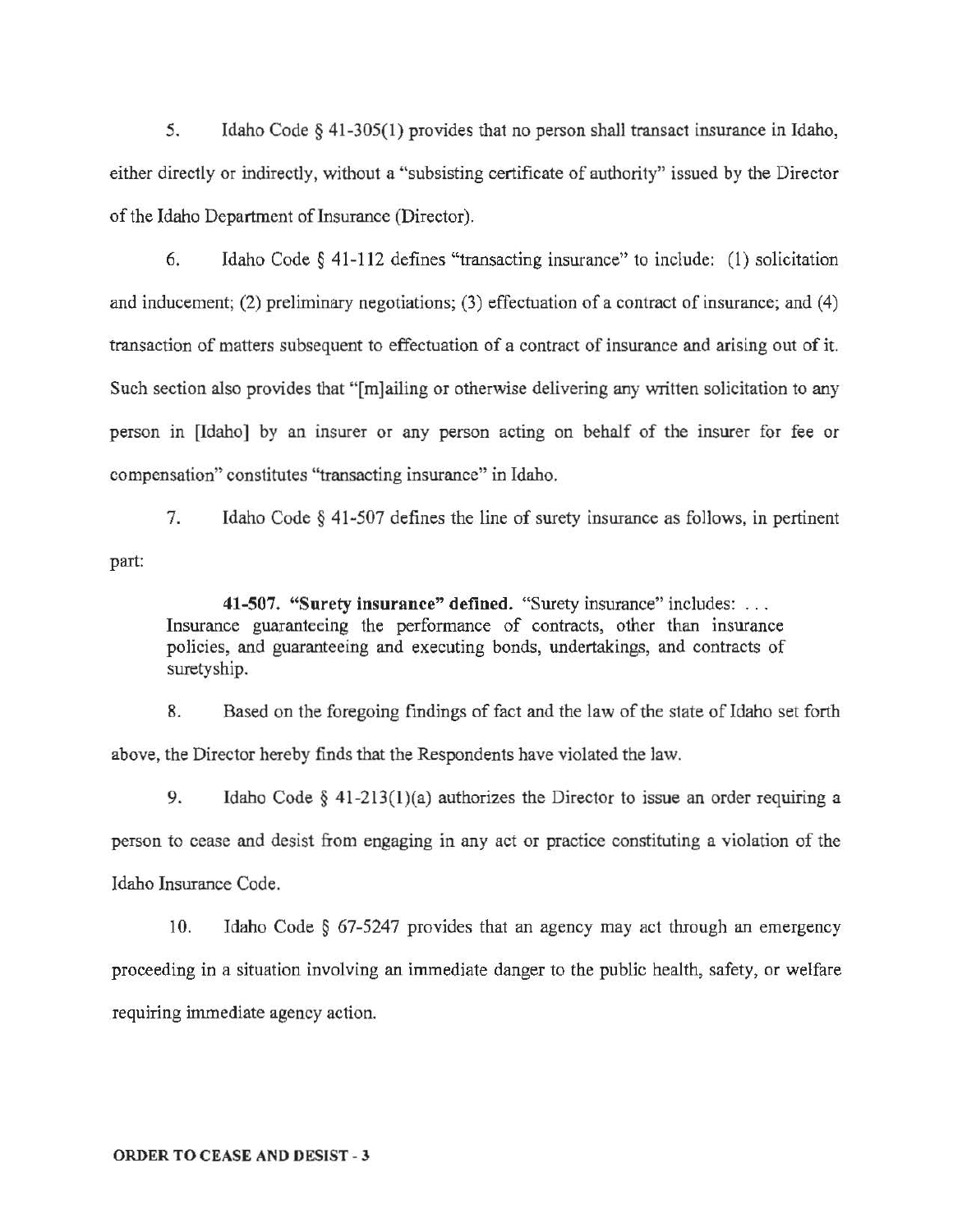### ORDER

THE DIRECTOR OF THE IDAHO DEPARTMENT OF INSURANCE, having reviewed the foregoing, good cause being shown, and the protection of the public justifying the entry of this Order and that it be effective immediately,

NOW, THEREFORE, the Director HEREBY FINDS that the Respondents have violated the Idaho Insurance Code by transacting surety insurance in Idaho while failing to hold the required certificate of authority authorizing them to do so.

Based on the foregoing, and pursuant to Idaho Code *§* 41-213(1)(a), IT IS HEREBY ORDERED that the Respondents and their agents and employees immediately CEASE AND DESIST from transacting surety insurance or any other kind of insurance in the state of Idaho.

This ORDER TO CEASE AND DESIST is effective upon issuance.

**IT IS SO ORDERED.** DATED this  $\left| \frac{1}{\frac{1}{2}} \right|$  day of November, 2014.

STATE OF IDAHO DEPARTMENT OF INSURANCE W. DEAL, Director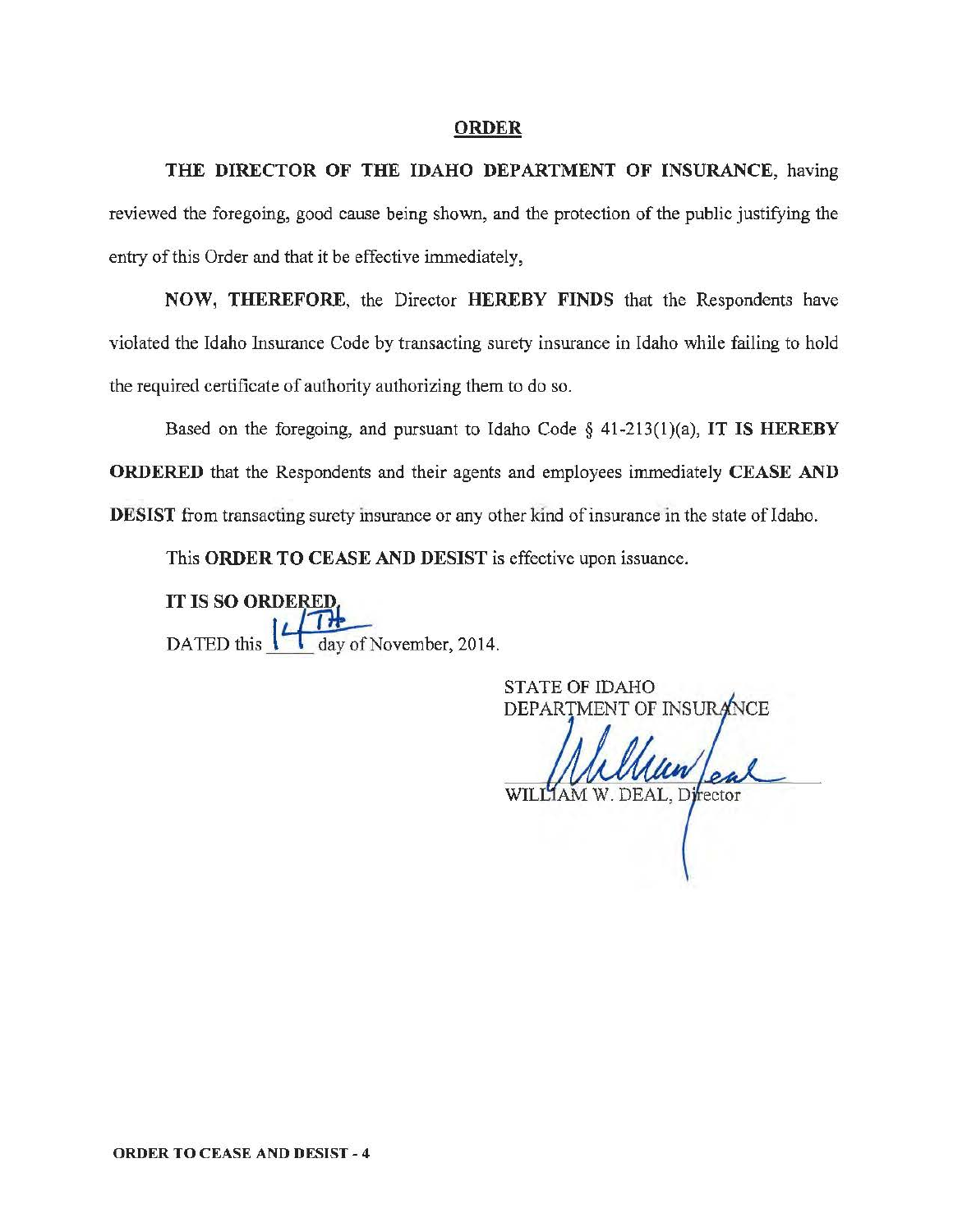### NOTIFICATION OF RIGHTS

This Order constitutes a final order of the Director. Any party may file a motion for reconsideration of this final order within fourteen (14) days of the service date of this order. The Director will dispose of the petition for reconsideration within twenty-one (21) days of its receipt, or the petition will be considered denied by operation of law. *See,* Idaho Code *§* 67·5246(4).

Pursuant to Idaho Code §§ 67-5270 and 67-5272, any party aggrieved by this final order may appeal it by filing a petition for judicial review in the district court of the county in which: ( 1) the hearing was held; or (2) the final agency action was taken; or (3) the aggrieved party resides or operates its principal place of business in Idaho; or (4) the real property or personal property that was the subject of the agency decision is located. An appeal must be filed within twenty-eight (28) days of: (a) the service date of this final order; or (b) an order denying a petition for reconsideration; or (c) the failure within twenty-one (21) days to grant or deny a petition for reconsideration, whichever is later. *See,* Idaho Code § 67-5273. The filing of a petition for judicial review does not itself stay the effectiveness or enforcement of the order under appeal.